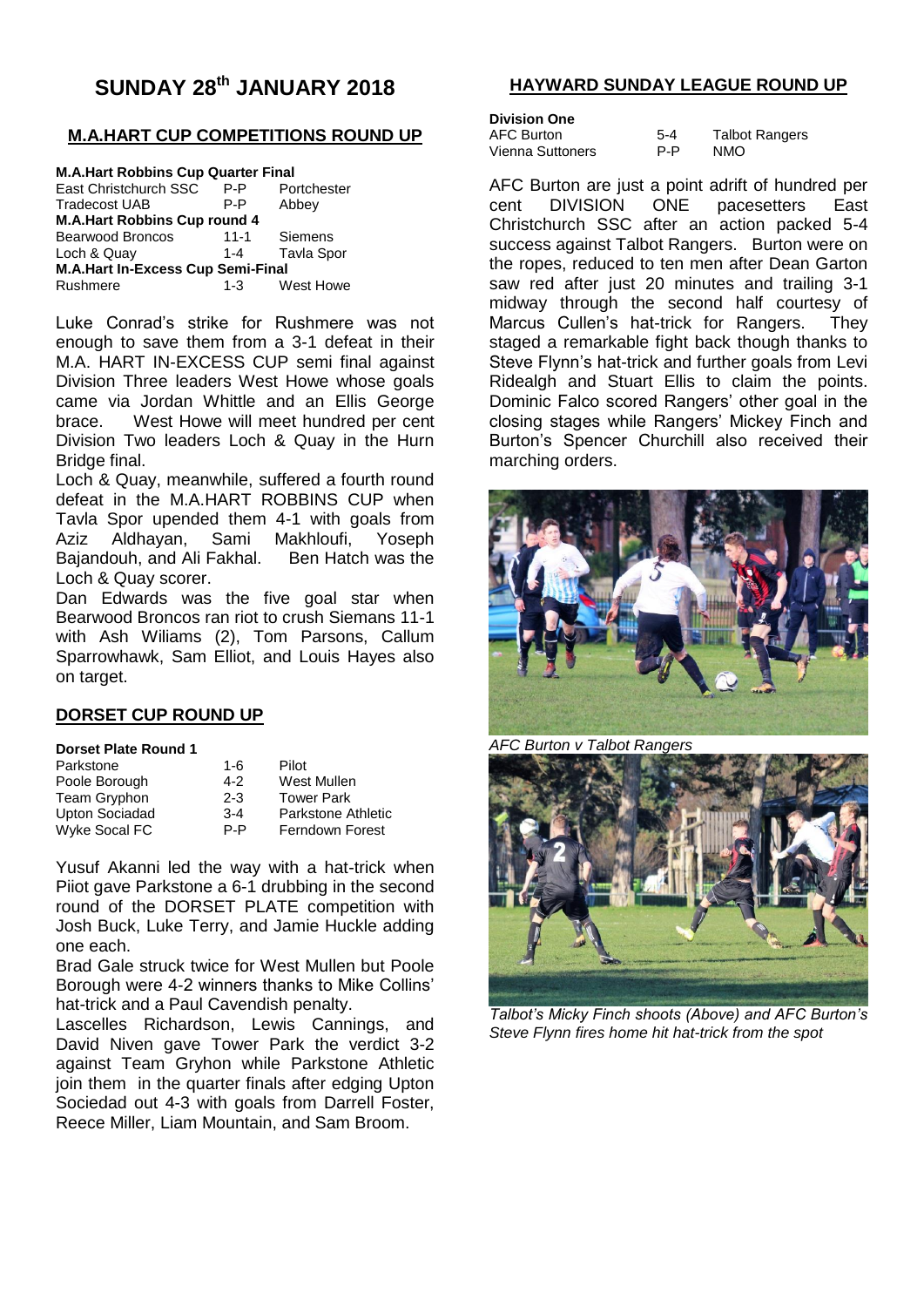

| POS | <b>DIVISION ONE</b>     | Р  | w | D | $\mathbf{L}$ | GD    | PTS |
|-----|-------------------------|----|---|---|--------------|-------|-----|
|     | East Christchurch SSC   | 8  | 8 | O | 0            | 24    | 24  |
| 2   | <b>AFC Burton</b>       | 10 |   | 2 | 1            | 16    | 23  |
| 3   | Abbey t                 | 8  | 4 | 2 | 2            | 16    | 14  |
| 4   | <b>Tradecost UAB</b>    | 8  | 4 | 0 | 4            | -7    | 12  |
| 5   | <b>Vienna Suttoners</b> | 8  | 3 | 1 | 4            | ∩     | 10  |
| 6   | <b>Talbot Rangers</b>   | 10 | 2 |   |              | -9    |     |
|     | N M O                   | 8  | 2 | 0 | 6            | $-15$ | 6   |
| 8   | Shoulder of Mutton      |    |   | U | 8            | -25   | 6   |
|     |                         |    |   |   |              |       |     |

#### **Division Two**

| <b>AFC Stourvale</b> | 2-6 | <b>Bmth Sports mercury</b> |
|----------------------|-----|----------------------------|
| <b>Parley Sports</b> | P-P | JP Morgan                  |
| <b>Bmth Electric</b> | P-P | AFC Wimborne               |

Robbie Johnston and Ali Garard netted for AFC Stourvale in DIVISION TWO but Bournemouth Sports Mercury surprised them 6-2 thanks to Dan Iles (2), Dave Cavill, Ben Richards, Dean Norman, and an own goal.

| <b>POS</b>     | <b>DIVISION TWO</b>         | P  | W  |   |    | GD    | <b>PTS</b> |
|----------------|-----------------------------|----|----|---|----|-------|------------|
| 1              | Loch and Quay               | 10 | 10 | 0 | 0  | 44    | 30         |
| 2              | <b>Bournemouth Electric</b> | 10 | 8  | 1 | 1  | 17    | 25         |
| 3              | Rushmere                    | 8  | 6  | 0 | 2  | 10    | 18         |
| $\overline{4}$ | <b>AFC Stourvale</b>        | 11 | 5  | 1 | 5  | -4    | 16         |
| 5              | <b>AFC Wimborne</b>         | 11 | 5  | 1 | 5  | -5    | 16         |
| 6              | JPMorgan                    | 10 | 4  | 1 | 5  | 1     | 13         |
| 7              | N M O Res                   | 14 | 4  | 1 | 9  | $-16$ | 13         |
| 8              | <b>Parley Sports</b>        | 9  | 3  | 3 | 3  | 3     | 12         |
| 9              | <b>Bournemouth Sports</b>   | 14 | 4  | 0 | 10 | -13   | 12         |
| 10             | Magpies                     | 13 | 1  | 2 | 10 | $-37$ | 5          |
|                |                             |    |    |   |    |       |            |

## **Division Three**

| AFC Fiveways          | հ-7   | Poole Wanderers      |
|-----------------------|-------|----------------------|
| Richmond Park Rangers | $3-2$ | Tavern               |
| Vienna Suttoners res  | P-P   | <b>Bmth Athletic</b> |

AFC Fiveways were in cruise control, leading 5-1 against Poole Wanderers in DIVISION THREE but Wanderers came back superbly after the break to shade it 7-6 with the winner coming from Luke Witheford, his first goal in three years. Robbie Cole and Adam Hankins bagged two each for the Wanderers with Tommy Vockins and Nick Burkmar also on target. Ian Marshall notched a hat-trick for Fiveways with Jack Leatherbarrow,

Mark Pimperton, and Sam Fudge adding one each.

Rob Pyle's brace proved decisive in Richmond Park Rangers' 3-2 win over Tavern. Ryan Finch was the other Richmond scorer with Jordan Mann and Ian Male replying for the Tavern.

| POS | <b>DIVISION THREE</b>        | Р  | w |   |   | GD    | PTS |
|-----|------------------------------|----|---|---|---|-------|-----|
|     | West Howe                    | 10 | 7 | 3 | 0 | 14    | 24  |
| 2   | Poole Wanderers              | 13 | 8 | 0 | 5 | -6    | 24  |
| 3   | Tavla Spor                   | 8  | 6 | 2 | 0 | 32    | 20  |
| 4   | Vienna Suttoners Res         | 10 | 6 | 1 | 3 | 13    | 19  |
| 5   | <b>AFC Fiveways</b>          | 11 | 5 | 2 | 4 | 14    | 17  |
| 6   | <b>Richmond Park Rangers</b> | 11 | 4 | 2 | 5 | $-11$ | 14  |
|     | Bournemouth Athletic         |    | 3 | 0 | 4 | -5    | 9   |
| 8   | Tavern                       | 10 | 2 | 2 | 6 | -5    | 8   |
| 9   | <b>AFC Burton Res</b>        | 11 | 2 | 1 | 8 | -16   | 7   |
| 10  | <b>Ferndown Forest</b>       | 11 | 1 | 1 | 9 | -30   | 4   |

| $2 - 2$  | Newtown Athletic |
|----------|------------------|
| $v4 - 3$ | Scott V          |
| P-P      | <b>KB Sports</b> |
|          |                  |

DIVISION FOUR leaders Tradecost UAB Reserves were reduced to nine men through injury in the early stages of their game with Scott V but still managed to get the better of their visitors 4-3 with Kyle Graham scoring all four goals.

Ben Franklin and Liam Holland netted for Newtown Athletic but they had to settle for a point when Aaron Carrivick and Stu MacFarlan earned promotion rivals Alderney Manor a 2-2 draw.

| POS                                                                                                                                                 | <b>DIVISION FOUR</b>       |     | Р  | W | D |    | GD  | PTS   |
|-----------------------------------------------------------------------------------------------------------------------------------------------------|----------------------------|-----|----|---|---|----|-----|-------|
| 1                                                                                                                                                   | <b>Tradecost UAB Res</b>   |     | 14 | 9 | 2 | 3  | 30  | $26*$ |
| 2                                                                                                                                                   | Pilot                      |     | 11 | 6 | 2 | 3  | 23  | 20    |
| 3                                                                                                                                                   | Newtown Athletic           |     | 7  | 4 | 2 | 1  | 19  | $17*$ |
| 4                                                                                                                                                   | <b>Alderney Manor</b>      |     | 9  | 5 | 2 | 2  | 9   | 17    |
| 5                                                                                                                                                   | Portchester                |     | 8  | 5 | 1 | 2  | 10  | 16    |
| 6                                                                                                                                                   | West Mullen                |     | 9  | 5 | 0 | 4  | 7   | 15    |
| 7                                                                                                                                                   | <b>KB Sports</b>           |     | 9  | 5 | 0 | 4  | -5  | 15    |
| 8                                                                                                                                                   | Poole Borough              |     | 12 | 5 | 1 | 6  | 0   | $13*$ |
| 9                                                                                                                                                   | <b>Bearwood Broncos</b>    |     | 7  | 2 | 3 | 2  | 1   | 9     |
| 10                                                                                                                                                  | Scott V <sub>t</sub>       |     | 11 | 1 | 0 | 10 | -19 | 3     |
| 11                                                                                                                                                  | Morden                     |     | 11 | 0 | 1 | 10 | -75 | 1     |
| <b>Division Five</b><br><b>Canford Rovers</b><br>New Milton Borough<br>5-1<br><b>Boscombe Celtic</b><br>P-P<br>Lytchett & URT<br>Vienna Suttoners A |                            |     |    |   |   |    |     |       |
|                                                                                                                                                     | <b>Christchurch Starre</b> | P-P |    |   |   |    |     |       |

Canford Rovers go back on top of DIVISION FIVE after their 5-1 victory over New Milton Borough thanks to a Bradley Miles hat-trick and further goals from Bradley Carhart and Chakeam Beagley.

| <b>DIVISION FIVE</b>       | Р  | w |   |    | GD    | PTS |
|----------------------------|----|---|---|----|-------|-----|
| <b>Canford Rovers</b>      | 10 |   | 1 | 2  | 27    | 22  |
| Tower Park                 | 8  | 7 | Ω | 1  | 33    | 21  |
| <b>Boscombe Celtic</b>     | 13 | 6 | 2 | 5  | -1    | 20  |
| Vienna Suttoners A         | 8  | 6 |   |    | 18    | 19  |
| <b>Upton Sociedad</b>      | 13 | 6 | 1 | 6  | -5    | 19  |
| <b>Christchurch Starre</b> | 11 | 6 | 0 | 5  | -4    | 18  |
| Parkstone                  | 11 | 4 | 1 | 6  | -8    | 13  |
| New Milton Borough         | 10 | 3 | 2 | 5  | $-11$ | 11  |
| Siemens                    | 12 | 3 | 1 | 8  | $-22$ | 10  |
| Lytchett & URT             | 12 |   |   | 10 | -33   | 6   |
|                            |    |   |   |    |       |     |